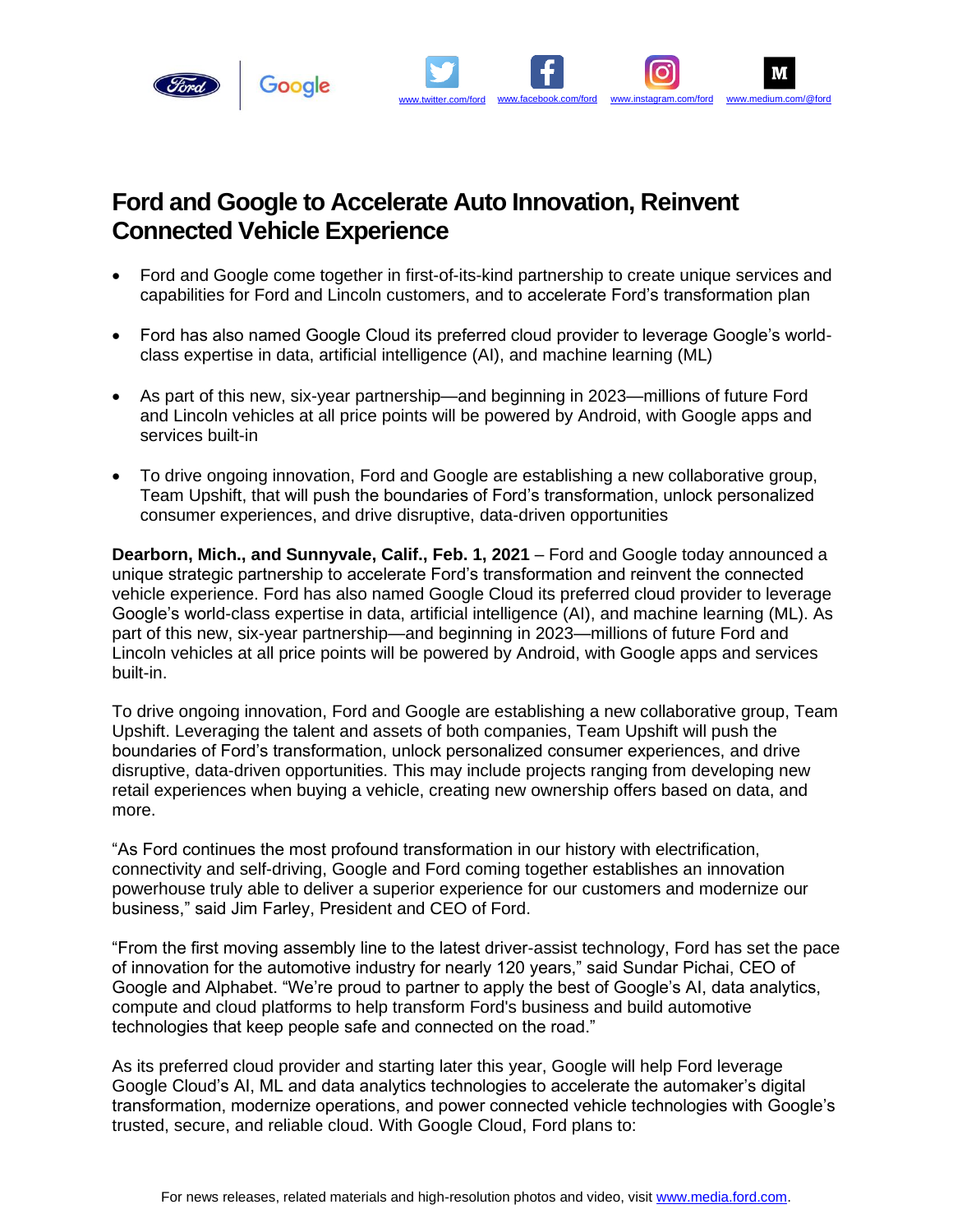- Further improve customer experiences for customers with differentiated technology and personalized services;
- Accelerate modernization of product development, manufacturing and supply chain management, including exploration of using vision AI for manufacturing employee training and even more reliable plant equipment performance;
- Fast track the implementation of data-driven business models resulting in customers receiving real-time notices such as maintenance requests or trade-in alerts.

Ford and Google have a shared vision to bring enjoyable, safer and more efficient connected vehicle experiences built to minimize driver distraction and keep customers at the forefront of technology with over-the-air updates. Beginning in 2023, Ford and Lincoln customers globally will start to benefit from unique digital experiences built on top of the Android operating system and with Google apps and services built-in, which include world-class map and voice technology:

- With Google Assistant, drivers can keep their eyes on the road and hands on the wheel, by getting things done with just their voice.
- With Google Maps as the vehicles' primary navigation, drivers can reach their destination faster with information on real-time traffic, automatic rerouting, lane guidance and more.
- With Google Play, drivers will have access to their favorite apps for listening to music, podcasts, audiobooks and more. These apps are optimized and integrated for in-vehicle use.

Android in the car also enables Ford and third-party developers to build apps that provide a constantly improving and ever-more-personalized ownership experience.

"We are obsessed with creating must-have, distinctively Ford products and services," said Farley. "This integration will unleash our teams to innovate for Ford and Lincoln customers while seamlessly providing access to Google's world-class apps and services."

# # #

## *About Ford Motor Company*

*Ford Motor Company (NYSE: F) is a global company based in Dearborn, Michigan. The company designs, manufactures, markets and services a full line of Ford cars, trucks, SUVs, electrified vehicles and Lincoln luxury vehicles, provides financial services through Ford Motor Credit Company and is pursuing leadership positions in electrification; mobility solutions, including self-driving services; and connected services. Ford employs approximately 187,000 people worldwide. For more information regarding Ford, its products and Ford Motor Credit Company, please visit corporate.ford.com.*

## *About Google Cloud*

*Google Cloud provides organizations with leading infrastructure, platform capabilities and industry solutions. We deliver enterprise-grade cloud solutions that leverage Google's cutting-edge technology to help companies operate more efficiently and adapt to changing needs, giving customers a foundation for the future. Customers in more than 150 countries turn to Google Cloud as their trusted partner to solve their most critical business problems.*